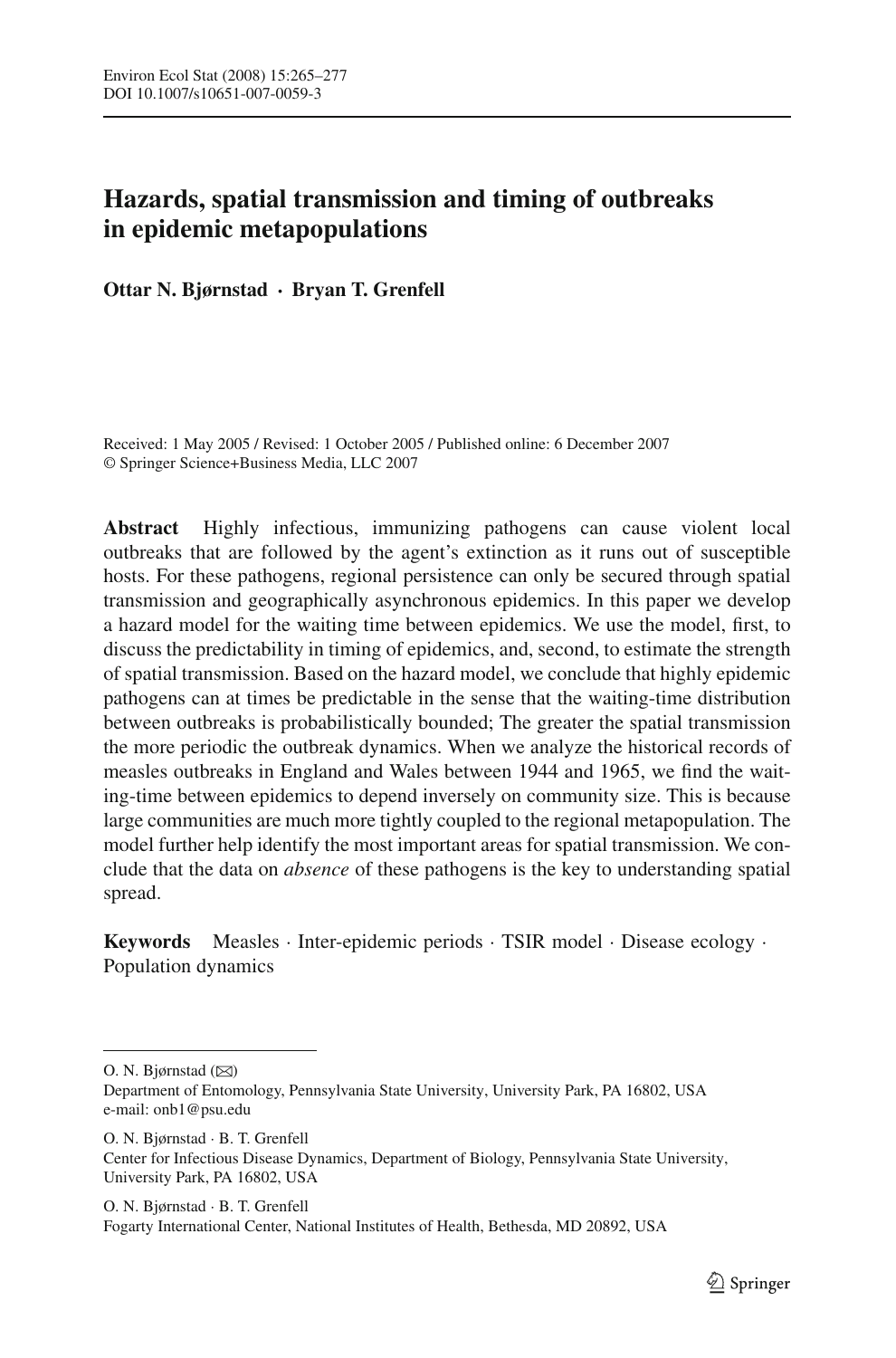## **1 Introduction**

Acute, immunizing pathogens result in death or recovery of the host and immunemediated resistance to future reinfection. When these disease agents enter a local community they spark epidemics that deplete the pool of susceptibles until the chain of transmission is broken and the pathogen goes locally extinct. *Ultimately, such* pathogens can only persist within the *metapopulation* setting. [The notion of a metapopulation, here, is taken from theoretical ecology: a collection of largely independent populations (and, in our context, host communities) linked by relatively infrequent inter-migration (with respect to the organism in focus; here the pathogen).] Following local extinction, the susceptible population will build up—from births and, possibly, loss of immunity in previously immunized hosts—until (a) the pathogen is reintroduced through spatial transmission from some other community *and* (b) the local susceptibles have grown numerous enough for any index case to spark off a new chain of transmission. Regional ('metapopulation') persistence requires the rate of replenishment of susceptibles to be adequate *and* the rate of spatial transmission, through the movement of susceptible and infected hosts, to be adequate. Quantifying the rates of spatial transmission ('spatial coupling'), therefore, is a critical challenge in epidemiology because both spread and persistence depends on the coupling of local populations [\(Keeling et al. 2004](#page-12-0)). This, incidentally, echoes a contemporary theme in population ecology [\(Hanski and Gaggiotti 2004\)](#page-11-0).

Among the most infectious of human pathogens are many of the so-called *childhood diseases*, of which measles is an example [\(Fine and Clarkson 1982;](#page-11-1) [Anderson and May](#page-11-2) [1991\)](#page-11-2). Innately, children are not necessarily much more susceptible than adults, but the high contagiousness and strong immune-stimulation of these agents result in a low age of infection. As a consequence, transmission in the pre-vaccination era was largely amongst children. The local epidemic dynamics of this class of pathogen have received much attention, and several studies have revealed a close match between theoretical predictions and epidemiological surveillance data, notably for measles and whooping cough. Moreover, the study of their spatial spread comprise an extensive literature in epidemi[ology,](#page-12-1) [ecology,](#page-12-1) [geography,](#page-12-1) [and](#page-12-1) [statistics](#page-12-1) [\(Bartlett 1956,](#page-11-3) [1957,](#page-11-4) [1960;](#page-11-5) Murray and Cliff [1975](#page-12-1); [Cliff et al. 1993](#page-11-6); [Xia et al. 2004](#page-12-2)). Still, much remains to be discovered, both about the patterns and determinants of spatial transmission, and—as is the focus of this paper—the statistical methods that may be used to explore them. In this study we use a stochastic SIR (susceptible-infected-recovered) model [\(Bjørnstad et al. 2002\)](#page-11-7) to develop an estimator for spatial transmission of measles among populations in the United Kingdom.

Spatial coupling is fundamental to the dynamics and management of several acute animal and human pathogens [\(Keeling and Rohani 2002](#page-12-3); [Smith et al. 2002](#page-12-4); [Keeling et al. 2004](#page-12-0)). Yet, during the course of outbreaks in well-mixed local populations, the epidemic trajectory of measles will be virtually unaffected by immigrant infection; Indeed, [Bjørnstad et al.](#page-11-7) [\(2002](#page-11-7)) calculated that measles epidemics run according to their deterministic course, as soon as there is a handful of local infectious individuals. [We note that this is a nontrivial 'emergent' property of measles' dynamical clockwork; immigration, perturbations and stochasticity have been shown to have significant effects in other childhood infections (Rand and Wilson 1991; Rohani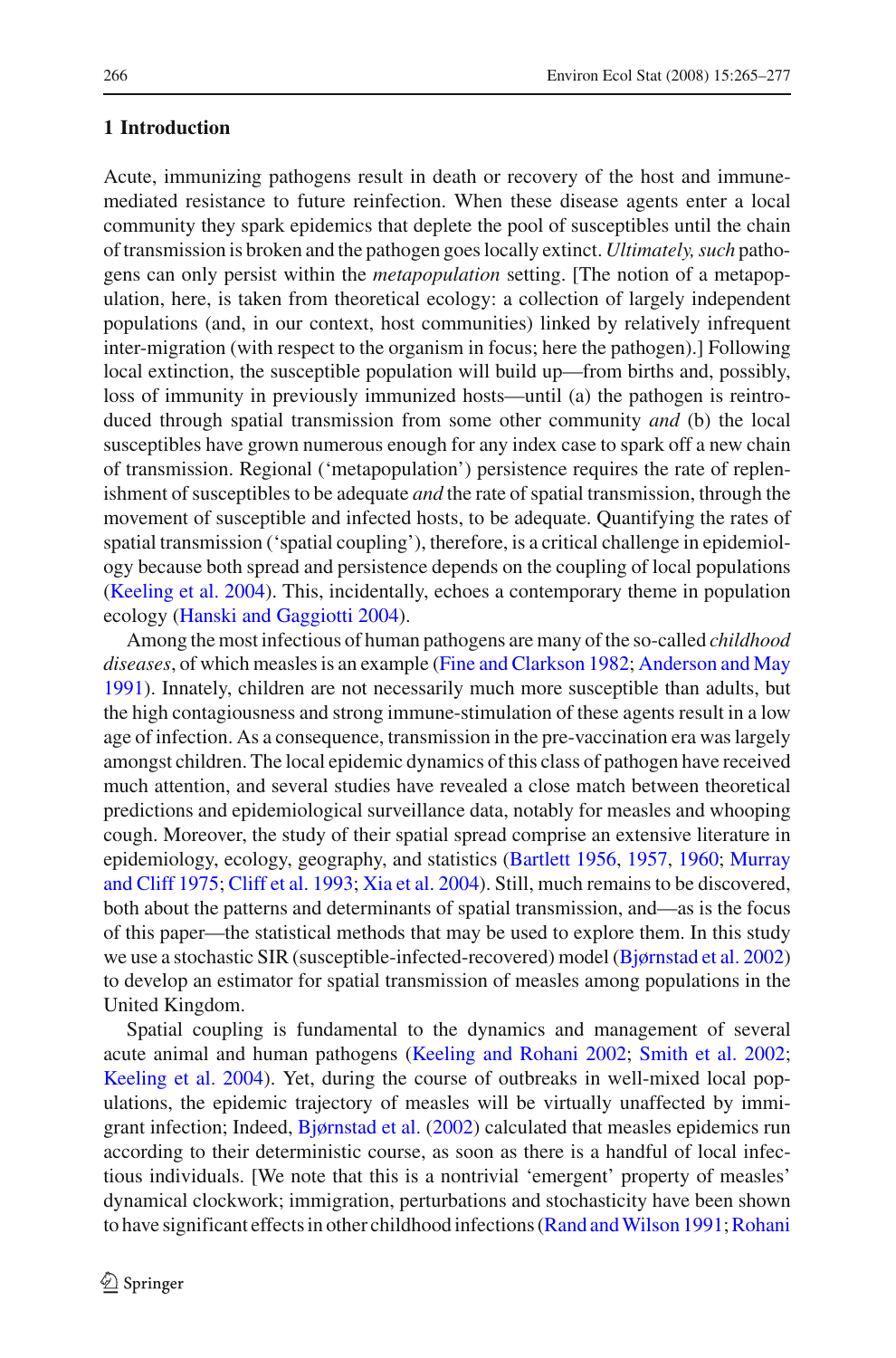et al. [2002\)](#page-12-6)]. Hence, data richness—in the sense of numerous mortality and morbidity reports—certainly holds the key to estimation of *local* transmission dynamics [\(Finkenstadt and Grenfell 2000;](#page-11-8) [Bjørnstad et al. 2002](#page-11-7); [Finkenstädt et al. 2002\)](#page-11-9). However, such reports do not tell us much with respect to *spatial transmission*; for this, [the](#page-11-3) [binary](#page-11-3) measure of pathogen absence and presence holds crucial information.

Bartlett [\(1956](#page-11-3)) discussed how the interepidemic period—the so-called *fade-out length*—in small communities depends critically on the spatial transmission rate. In the following, we first quantify how the interepidemic period is determined by two waiting-time processes: (i) the build-up of local susceptibles and (ii) spatial transmission. We validate the resultant predictions of how the probability of initiating a new epidemic depends on both local susceptible numbers and regional infectives (i.e. the size of the pathogen donor community) using nonparametric regression. Finally, we show that the associated probability of sparking new epidemics, can be used for maximum likelihood estimation. Because we focus on measles, we open with a preamble summarizing the current understanding of measles dynamics.

#### **2 Preamble**

Within the field of population dynamics and quantitative epidemiology, measles has become a prototype. There are at least two reasons for this: (1) the simple dynamical clockwork of measles and (2) the excellence of data-recording. The first relates to how measles has no alternative host and no functional strain structure (there are many different viral variants, but cross-immunity appears to be perfect). The second, results partly from how measles is easily diagnosed, and partly from measles historically being a dangerous and highly contagious infection that was subjected to mandatory notification. In England and Wales detailed surveillance protocols were put in place around 1940. In what follows we will focus our analysis on the data collected between 1944 and the onset of mass-vaccination in 1967 in the urban centers (954 cities and towns) of England and Wales. These records are particularly complete as incidence was recorded for each week and each community separately. During this period there is a well-characterized under-reporting bias of about 40–55% [\(Fine and Clarkson 1982](#page-11-1); [Bjørnstad et al. 2002;](#page-11-7) [Finkenstädt et al. 2002](#page-11-9)). The unreported cases are due to the rare miss-diagnosis and the more common failure to seek medical attention. From a strictly statistical perspective, these reports are unlikely to be missing 'completely at random', yet the observational process appears to approximate a simple binomial filter [\(Clark and Bjørnstad 2004](#page-11-10)), so any biases are likely to be relatively weak. Barring the under-reporting, however, the records are complete, and testify to spectacular outbreaks of infection. Except for less than a handful of cities  $(>300$  thousand inhabitants) among the almost thousand locations, historical measles incidence exhibited periods of intermittent extinction. Regional persistence, therefore, hinged on episodic reintroduction and spatial transmission.

In light of this, we have previously developed a discrete-time stochastic model—the so-called TSIR model—for the local dynamics of measles [\(Finkenstadt and Grenfell](#page-11-8) [2000;](#page-11-8) [Bjørnstad et al. 2002](#page-11-7); [Grenfell et al. 2002](#page-11-11)). In any given location, *j*, we denoted number of infected individuals at time *t* by  $I_{t,i}$ , the number of susceptible individuals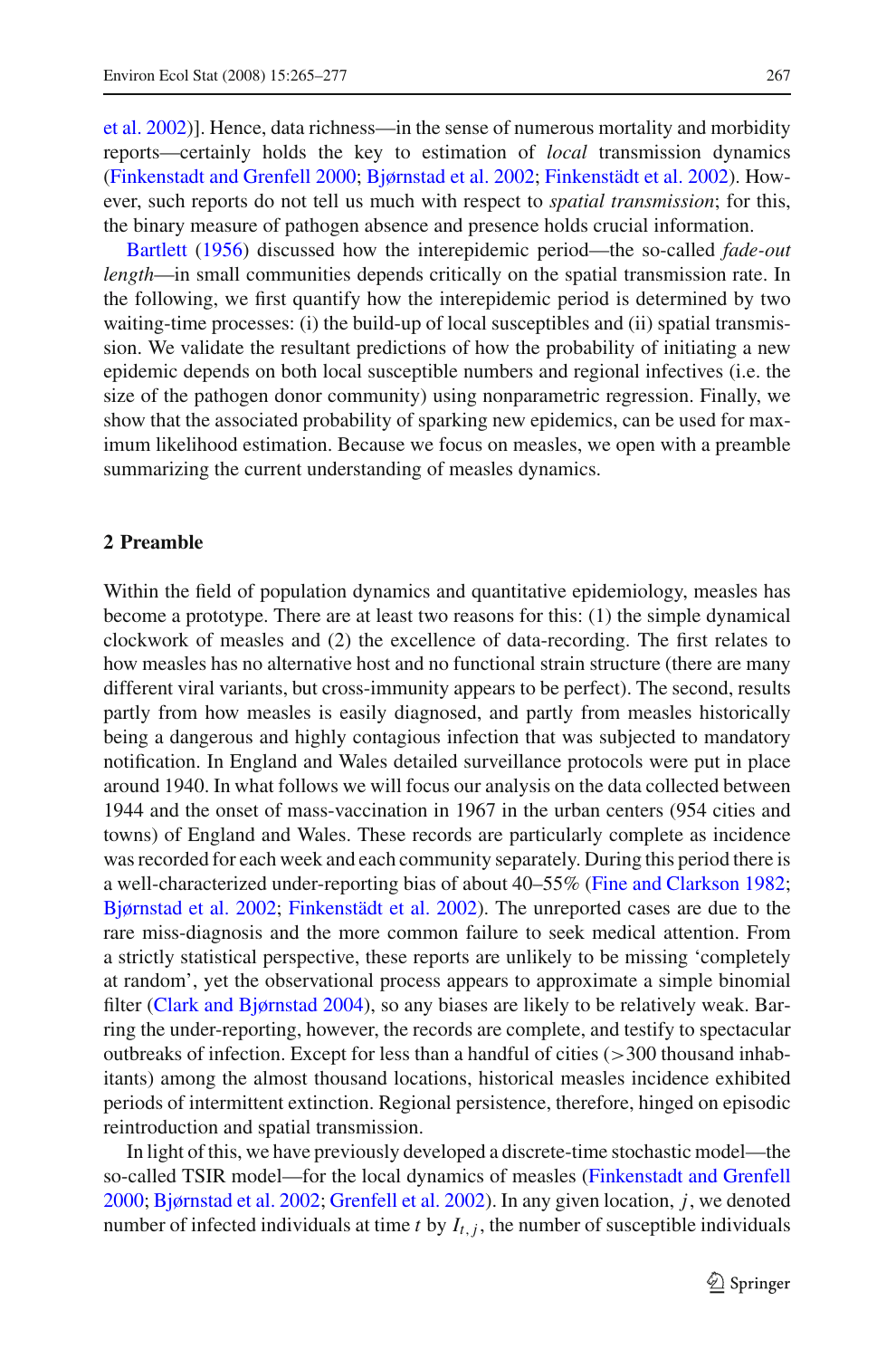by  $S_{t,j}$ , and the transmission rate by  $\beta_{u,j}$ . The subscript *u* signifies that transmission may depend on seasonal variation in aggregation of susceptible and infected children [\(Fine and Clarkson 1982](#page-11-1)), so that the force of infection experienced by each local susceptible individual due to local transmission is  $\phi_{t,j} = \beta_{u,j} I_{t,j}^{\alpha}$ . The exponent  $\alpha$  allows for nonlinearities in contact rates that may arise because of nonhomogenous mixing [\(Liu et al. 1986](#page-12-7)), as well as the discrete-generation approximation of a more continuous infection model [\(Glass et al. 2003\)](#page-11-12). The expected number of infected individuals,  $\lambda_{t,i}$ arising from local transmission in pathogen generation  $t + 1$  is then  $\lambda_{t,j} = \beta_{u,j} I_{t,j}^{\alpha} S_{t,j}$ . The time step is the *epidemic generation length* (=latent + infectious period  $\approx$ 2 weeks for measles).

Our previous analysis of local dynamics indicates that transmission rates scale in a so-called *frequency-dependent* manner between populations of different size [\(Bjørnstad et al. 2002](#page-11-7)). That is, seasonally averaged transmission rate  $\beta_i$  are inversely proportional to population size according to (see [Bjørnstad et al. 2002](#page-11-7): Fig .7a):  $\log(\overline{\beta}) = 3.64 - 1.02 * \log(N_i)$  ( $R^2 = 0.95$ ). In terms of local transmission, it is therefore sometimes useful to consider the dynamics in terms of the proportions of the local population that are susceptible,  $x_{t,i} = S_{t,i}/N_i$ , and infected,  $y_{t,i} = I_{t,i}/N_i$ .

In an epidemic metapopulation, there will—in addition to the strictly local production—be some infections that arise from the contact between local susceptibles and infectious individuals elsewhere. With this in mind, it is natural to modify the equation for the expected incidence as [\(Bjørnstad et al. 2002;](#page-11-7) [Xia et al. 2004](#page-12-2)):

<span id="page-3-2"></span>
$$
\lambda_{t,j} = \beta_{u,j} (I_{t,j} + t_{t,j})^{\alpha} S_{t,j}, \qquad (1)
$$

where  $\iota$  represents infection that arose from spatial contagion.

The growth of an epidemic will be stochastic according to some generalized birthand-death processes [\(Bartlett 1956](#page-11-3)). Approximating the trajectory of measles as a piecewise constant (at the one-generation scale) birth-and-death process, the expectation, λ, will be realized according to [\(Kendall 1949;](#page-12-8) [Bjørnstad et al. 2002\)](#page-11-7):

<span id="page-3-0"></span>
$$
I_{t+1,j} \sim \text{NegBin}(\lambda_{t,j}, I_{t,j} + \iota_{t,j}),\tag{2}
$$

where  $NegBin(a, b)$  signifies a Negative Binomial process, with expectation *a* and clumping parameter *b*. This follows from assuming a birth-and-death process with a *per capita* growth rate, which in our case is  $\lambda/(I + \iota)$ . Then starting with *one* infected individual, the number of individuals one-generation later will be distributed according to a geometric distribution with expectation  $\lambda/(I + \iota)$ . From  $I + \iota$  individuals we get a sum of  $I + i$  geometrics, from which Eq. [2](#page-3-0) follows.

The associated balance equation for the susceptibles is:

<span id="page-3-1"></span>
$$
S_{t+1,j} = S_{t,j} + BN_{t,j} - I_{t+1,j},
$$
\n(3)

where *B* is the *per capita* birth rate. Note that these equations ignore mortality because both case fatality from measles and child/adolescent mortality rates have been very low in developed nations during recent times.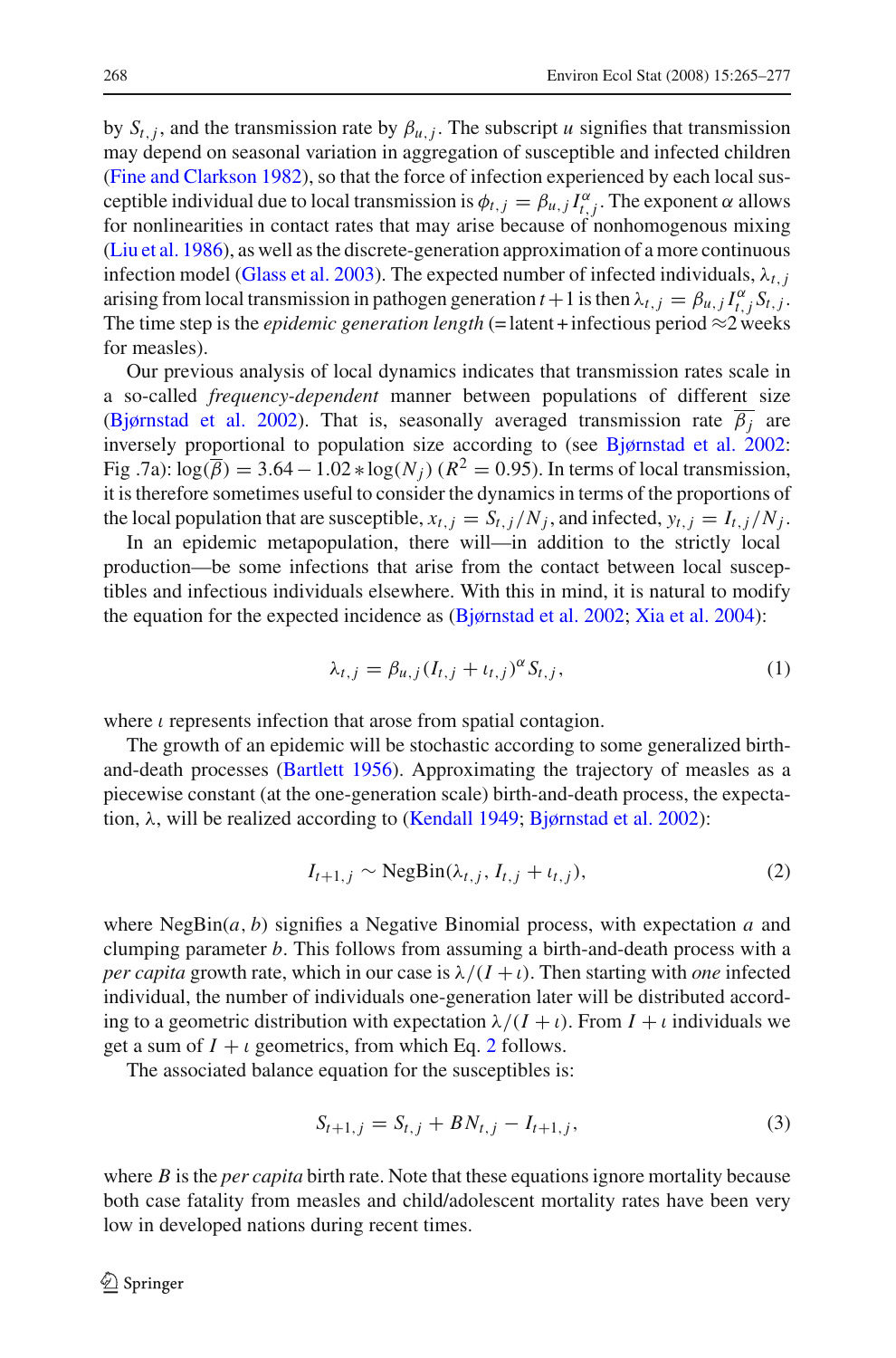The number of susceptibles,  $S_{t,j}$ —and thereby the proportion of susceptible,  $x_{t,j}$  is not directly observed. However, we can reconstruct these variables by rewriting the recursive equation [\(3\)](#page-3-1) according to [Finkenstadt and Grenfell](#page-11-8) [\(2000\)](#page-11-8):

<span id="page-4-0"></span>
$$
S_{t,j} = \overline{S}_j + D_{0,j} + \sum_{k=0}^{t} B N_{k,j} - \sum_{k=0}^{t} I_{k,j} / \rho,
$$
 (4)

where  $\overline{S}_i$  is the mean number of susceptibles of community *j*,  $D_{0,i}$  is the unknown deviations around the mean at time 0, and  $\rho$  is the reporting rate. This rate was around 50% in England and Wales during the prevaccination era ( $\bar{\rho} = 0.52$ , SE = 0.01) [\(Bjørnstad et al. 2002](#page-11-7)). We can reconstruct the time series  $D_{t,i}$  of how the local susceptible numbers deviate from the local mean value,  $D_{t,j} = S_{t,j} - \overline{S}_j$ , by rewriting [\(4\)](#page-4-0) as,

$$
\sum_{k=0}^{t} BN_{k,j} = D_{0,j} + 1/\rho \sum_{k=0}^{t} I_{k,j} + D_{t,j},
$$
\n(5)

from which it is clear that  $D_t$ , *j* is the residual from the regression of cumulative number of births on the cumulative number of cases. Note, that this reconstruction still works when  $D_{0,i}$  and the reporting rate  $\rho$  is unknown because these are accommodated by the intercept and slope of the cumulative-cumulative regression. The method does not allow the independent estimation of the mean number (or mean proportion) of susceptibles. However, previous analyses estimated the mean proportion of susceptibles to be around 4% (although it may be as large as 5–8%) [\(Bjørnstad et al. 2002](#page-11-7)).

In our previous study [\(Bjørnstad et al. 2002](#page-11-7); [Grenfell et al. 2002\)](#page-11-11), we found that the full stochastic model  $(1-3)$  $(1-3)$  applied to the endemic portions of the time series (i.e.  $I_{t,i}$  > 0) gave narrow parameter estimates and encouraging long-term prediction of the epidemic trajectories.

Except for around ten cities that were above the 'critical community size' (ca. 250,000–300,000), the local dynamics of measles is critically dependent on reintroductions following local extinctions (as the infectious agent burns through and uses up the susceptible population) [\(Bartlett 1960;](#page-11-5) [Grenfell and Harwood 1997\)](#page-11-13). Given the limitation of endemic dynamics for quantifying spatial coupling [\(Finkenstädt et al.](#page-11-9) [2002;](#page-11-9) [Bjørnstad et al. 2002\)](#page-11-7), it is natural to focus on the extinction-recolonization process. Thus while previous time series modelling provided insight into measles cycles and epidemics, it left the central questions of spatial coupling open. In this study, we explore the relationship between local fade-outs and spatial transmission.

### <span id="page-4-1"></span>**3 Theoretical hazards and waiting times**

Following extinction, the local dynamics are converted into waiting time processes, for which the probability that the fade-out will end (the hazard) is governed by (a) the probability of contact between local susceptibles and regional infectives, and (b) the probability that a local epidemic will result from such an event [\(Bartlett 1956](#page-11-3)). During this period, the number of local susceptibles is building up due to births: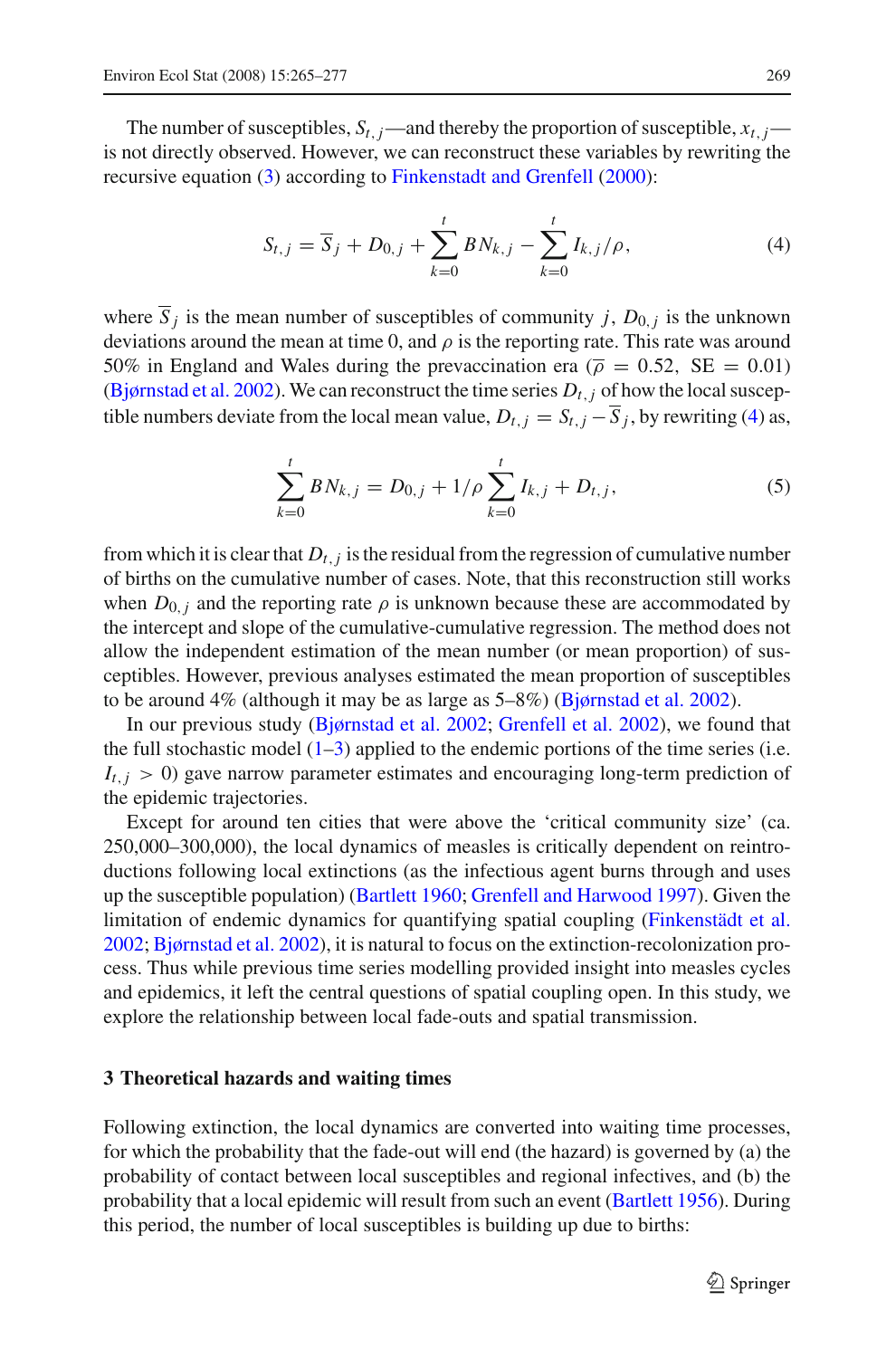$$
S_{t+1,j} = S_{t,j} + BN_j. \tag{6}
$$

Spatial contact, therefore, depends on the probability that an individual from location *j* is susceptible (given by the proportion of susceptiblity,  $x_{t,i}$ ), the probability that a non-local individual is infectious,  $\overline{y}_t = \sum_{k \neq j} I_{t,k} / \sum_{k \neq j} N_j$ , and the spatial isolation,  $1/c_j$ , where  $c_j$  is a measure of spatial coupling of community *j* to all other communities. Obviously, the probability that no spatial contacts will occur in a given time step will be  $exp(-c_i x_t, i\overline{y}_t)$ . For relatively weak coupling, we may assume  $\iota \sim \text{Bin}(1, 1 - \exp(-c_j x_{t,i} \overline{y}_t))$  $\iota \sim \text{Bin}(1, 1 - \exp(-c_j x_{t,i} \overline{y}_t))$  $\iota \sim \text{Bin}(1, 1 - \exp(-c_j x_{t,i} \overline{y}_t))$  $\iota \sim \text{Bin}(1, 1 - \exp(-c_j x_{t,i} \overline{y}_t))$  $\iota \sim \text{Bin}(1, 1 - \exp(-c_j x_{t,i} \overline{y}_t))$ , [though](#page-12-2) [other](#page-12-2) [formulations](#page-12-2) [are](#page-12-2) [possible](#page-12-2) (Xia et al. [2004\)](#page-12-2).

Given a spatial contact, there will be a probability  $1/(1+\beta_{u,j}S_{t,j})$  that *no* epidemic will result: the null probability of Eq. [2](#page-3-0) when  $I_{t,j} = 0$  and  $i_{t,j} = 1$ . A new epidemic will be sparked by the complementary probability, so that the discrete-time hazard  $\hbar$ is the probability of the joint occurrence of this event and the occurrence of a spatial contact:

$$
\hbar(t, j) = \frac{\beta_{u,j} S_{t,j} (1 - \exp(-c_j x_{t,j} \overline{y}_t))}{1 + \beta_{u,j} S_{t,j}},
$$
\n(7)

<span id="page-5-0"></span>which is an increasing function in the number of local susceptible,  $S_i$ , and the proportion of non-local individuals that are infectious,  $\overline{y}$ . It may further depend on population size, if isolation is size dependent. Notice further that because the local susceptible population builds up through time, the hazard asymptotes to the spatial contact probability.

We previously carried out a detailed analysis of the seasonal transmission rate  $\beta_{u,i}$ in 6[0](#page-11-7) [communities](#page-11-7) [that](#page-11-7) [span](#page-11-7) [three](#page-11-7) [orders](#page-11-7) [of](#page-11-7) [magnitude](#page-11-7) [in](#page-11-7) [population](#page-11-7) [size](#page-11-7) [\(](#page-11-7)Bjørnstad et al. [2002\)](#page-11-7). The transmission rate was found to vary widely through the season (see [Bjørnstad et al. 2002:](#page-11-7) Fig. 7b) reflecting the well-known dependence of transmission on school contact rates [\(Fine and Clarkson 1982](#page-11-1)). The transmission rate varied by a factor of 3.0 (median  $= 2.7$ , se  $= 0.22$ ) through the season. At the same time, the variation in proportion of infected varied by a factor of around a hundred through the epidemic cycle (mean = 111.7, median = 71.7, se = 17.3).

<span id="page-5-1"></span>The theoretical waiting time distribution between outbreaks—which also represents the probability density function for a fade-out of length *T*—is given by the *hazard waiting time*, *W*:

$$
W(T, j) = \hbar(T, j) \prod_{t=1}^{T-1} 1 - \hbar(t, j),
$$
\n(8)

where  $h(t, j)$  is as given in Eq. [7.](#page-5-0) [Readers familiar with survival analysis will rec-ognize [\(8\)](#page-5-1) as  $\hbar(T, j)(1 - H(T - 1, j))$ , where *H* is the integrated hazard.] This distribution depends critically on how strongly each local community is coupled to the regional population (Fig. [1a](#page-6-0)). With strong spatial coupling, the mode of the waiting-time distribution can be close to zero. Weakly coupled communities, in contrast, may wait as much as a year (or more) between outbreaks; the weaker the coupling, the flatter and wider the probability distribution. The waiting time distribution also depends on the regional prevalence (Fig. [1b](#page-6-0)), which for measles ranged from 0.003 to 0.31% with a mean of 0.06% (median  $= 0.04\%$ ) before mass-vaccination; the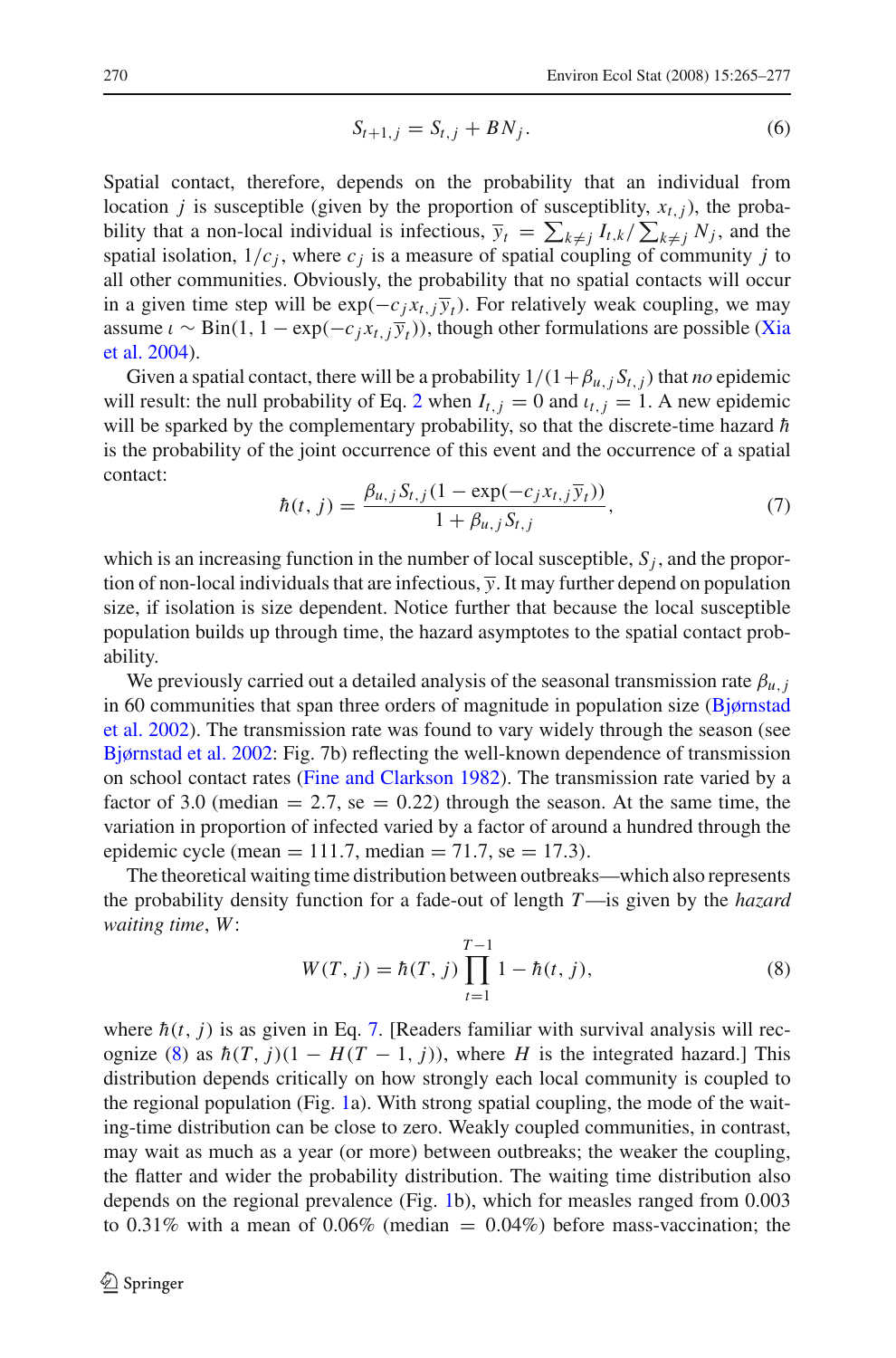

<span id="page-6-0"></span>**Fig. 1** The theoretical waiting times ('fade-out lengths') between outbreaks as predicted by Eq. [8.](#page-5-1) The waiting time distributions depends on (**a**) spatial coupling, (**b**) the regional prevalence of infection, (**c**) the annual *per capita* birth rate, and (**d**) the transmission rate

*per capita* birth rate (Fig. [1c](#page-6-0)) because this determines the rate of susceptible build-up; and the transmission rate (Fig. [1d](#page-6-0)): waiting times should be truncated during school terms, when transmission is enhanced, as compared to holidays when transmission is relatively low. Four important conclusions emerge from these theoretical explorations. First, while the details of demography (such as host birth rates) and transmission (such as term-time forcing) do affect the waiting time distributions, they should be much less important than the several orders-of-magnitude variation in regional prevalence. Second, any demographic and transmission variability may be swamped by variation in spatial coupling among the communities (Fig. [1a](#page-6-0)). This effect will be shown to be very important by the statistical estimates of coupling that we present in Sect. [5.](#page-8-0) Third, in contrast to simple time-invariant random processes, which give rise to exponential waiting-time distributions, fade-out distributions have their mode away from zero. The deficits at short waiting times result from initially low susceptible numbers because of depletion by previous epidemics: A new epidemic is only likely to take hold once susceptibles build up through subsequent births. Fourth—in summary to predict fade-outs we need, at least, to consider (i) regional prevalence, (ii) spatial coupling, and (iii) the density of local susceptibles.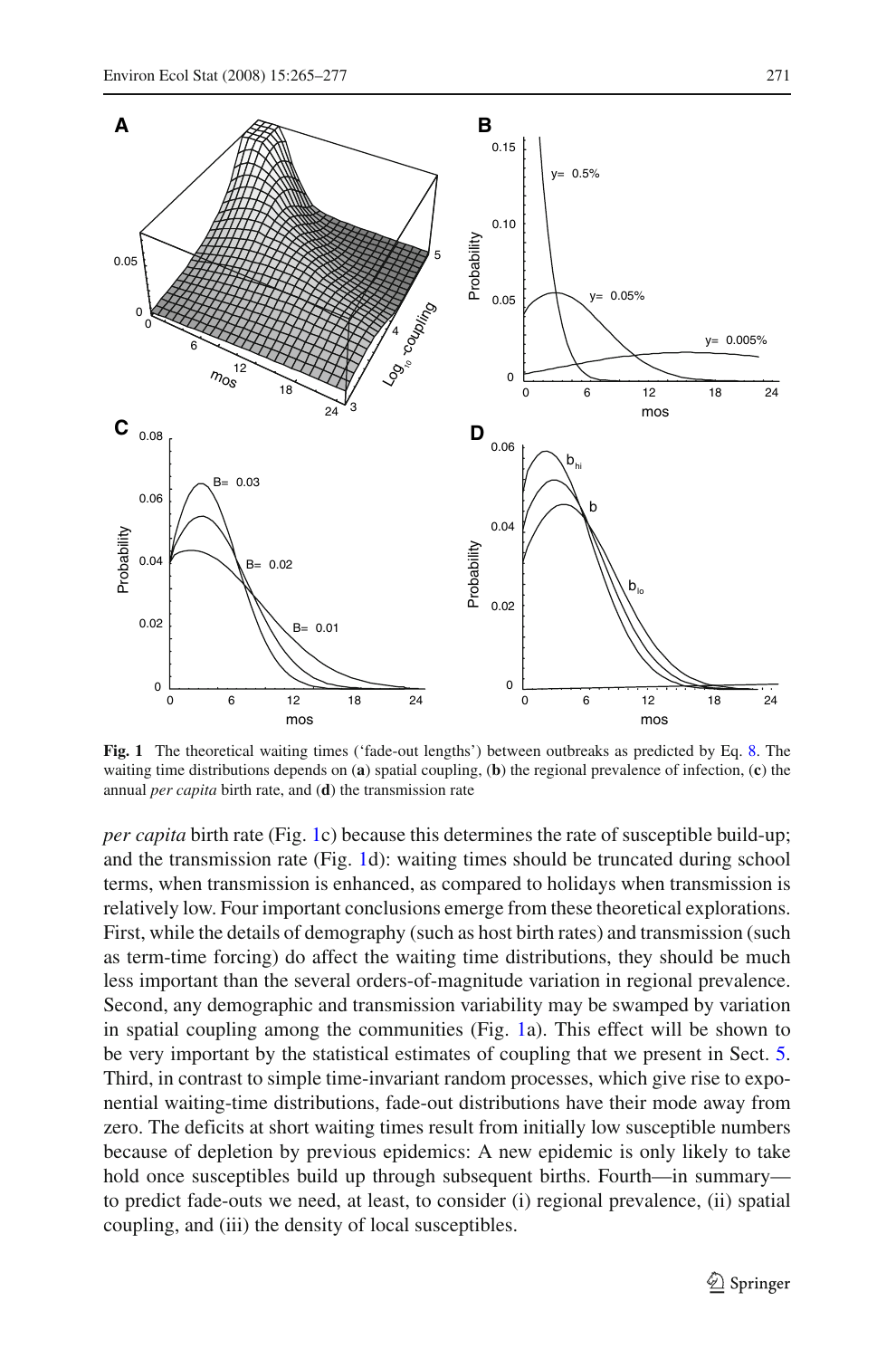# **4 Empirical hazards**

The probability calculations present clear hypotheses about how the hazard depends on local susceptible density, regional prevalence and, possibly, local community size if spatial coupling depends on size. In the case of our epidemic binomial variate, which flags whether or not a fade-out ends ('*success*') or continues ('*failure*') in any given time-step, we can use nonparametric logistic regressions to test for these hypothesized functional relationships. We used a nonparametric logistic regression (using a 2D-spline with 4 equivalent-degrees-of-freedom), a binomial error and a logit link [\(Hastie and Tibshirani 1990\)](#page-11-14). To enhance power—particularly for large cities with scarce and rather brief fade-out periods—we grouped the data for the 20 communities closest to the target sizes of 2,000, 10,000, 50,000 and 200,000 inhabitants. In order to minimize the effect of underreporting, we discarded the initial two observations in each fade-out [\(Bartlett 1960](#page-11-5); [Grenfell and Bolker 1998](#page-11-15)) before calculating the empirical hazard functions. In this way, the singleton zero-incidence weeks that may represent underreporting during deep troughs rather than true fade-outs will not unduly bias the analysis. Figure [2](#page-7-0) confirms how—for a given host community size—the hazard of sparking an epidemic is a function of the proportion of susceptibles and the regional infection level. The hazards further appear to asymptote for high susceptible and regional infective densities. Moreover, the asymptotic probability is an increasing



<span id="page-7-0"></span>**Fig. 2** The empirical hazard of ending a fade-out (and sparking of a new epidemic) as a function of proportion of local susceptibles and proportion of regional infecteds. The empirical hazards are split by local community size. The empirical hazard is estimated using a nonparametric logistic regression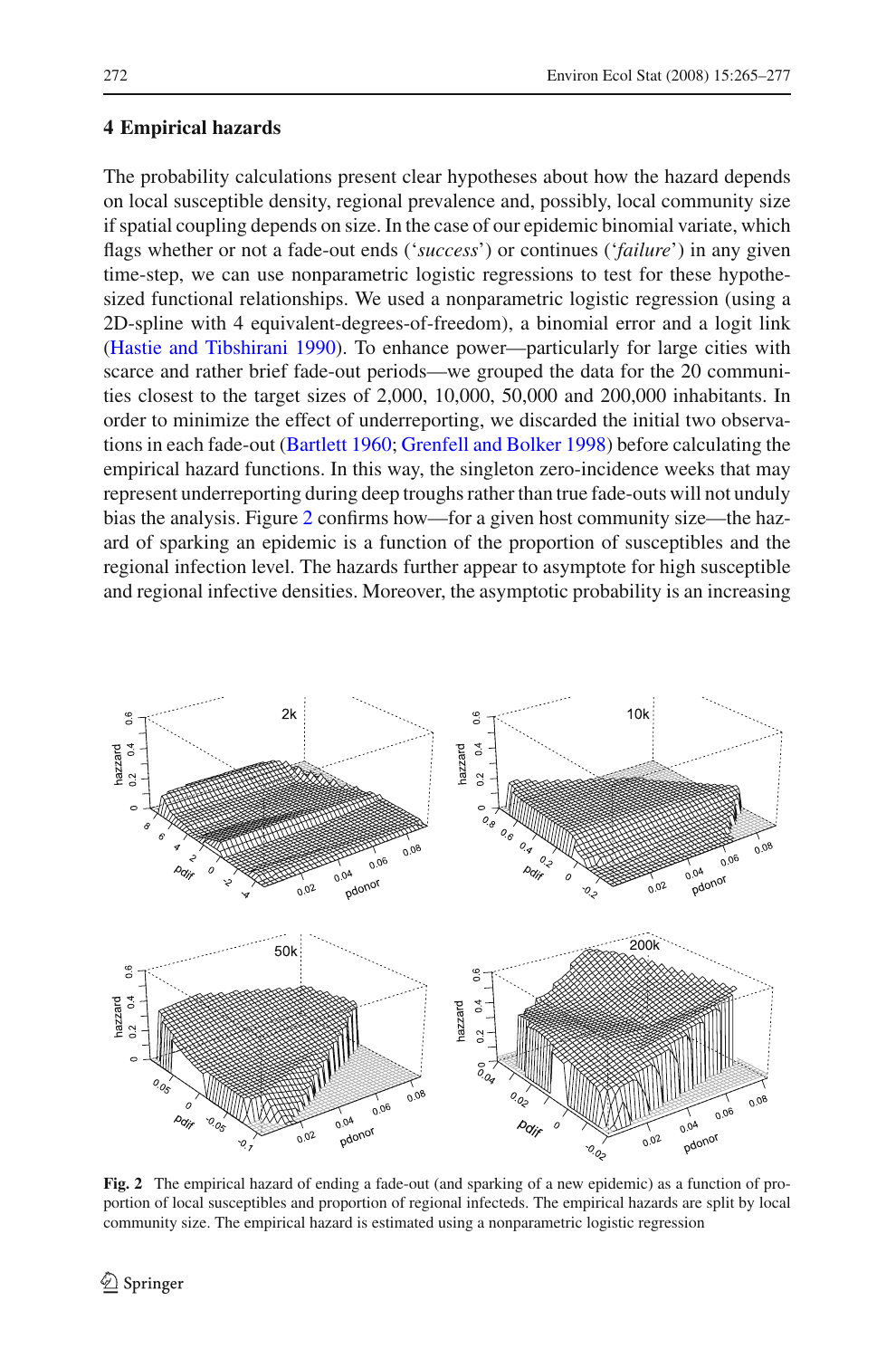

<span id="page-8-1"></span>**Fig. 3** The average fade-out length  $(\pm 1 \text{ SD})$  during 1944–1965 for the 954 urban communities in England and Wales

function of local community size. This suggest that larger communities are, as may be expected, less isolated than smaller ones.

National notification was made mandatory by the UK Registrar General (OPCS) in 1940 in England and Wales [\(Fine and Clarkson 1982](#page-11-1)). With allowance for the underreporting, the weekly data are complete for the 945 cities and towns in England and Wales [\(Grenfell and Bolker 1998](#page-11-15)). We focus on the data from 1944 (after the major perturbations of World War II) until mass-vaccination started in 1967. Figure [3](#page-8-1) shows the average fade-out length as a function of community size. Two key points are apparent: (i) the average fade-out length follows a tight inverse relationship with community size; and (ii) the variance in the fade-out length (reflected in the error bars) are progressively wider in smaller communities, mirroring the widened theoretical waiting-time distributions as coupling decreases (Fig. [1\)](#page-6-0).

As the theory predicts, the consequence of the greater isolation and slower susceptible replenishment of smaller communities is less frequent outbreaks and longer fade-outs. This, of course, was presciently recognized in Bartlett's sequence of seminal papers on the stochastic theory of measles epidemics [\(Bartlett 1956](#page-11-3), [1957](#page-11-4), [1960](#page-11-5)).

## <span id="page-8-0"></span>**5 Estimating spatial coupling**

Conditional on the data on susceptibles and the regional prevalence of infection, we can combine the theoretical hazard model (Sect. [3\)](#page-4-1) with standard likelihood theory to estimate the spatial contact rate, *c*—a hitherto elusive parameter in epidemiology. The theoretical waiting time distribution may be seen as representing the expectation of a binomial process for which the log-likelihood of the fade-out data is given by:

$$
\ell(c_j|I_{t-1,j}=0)=\sum_{I_{t-1,j}=0}\ln\left(\hbar_{t,j}^{z_{t,j}}(1-\hbar_{t,j})^{1-z_{t,j}}\right),\tag{9}
$$

 $\mathcal{L}$  Springer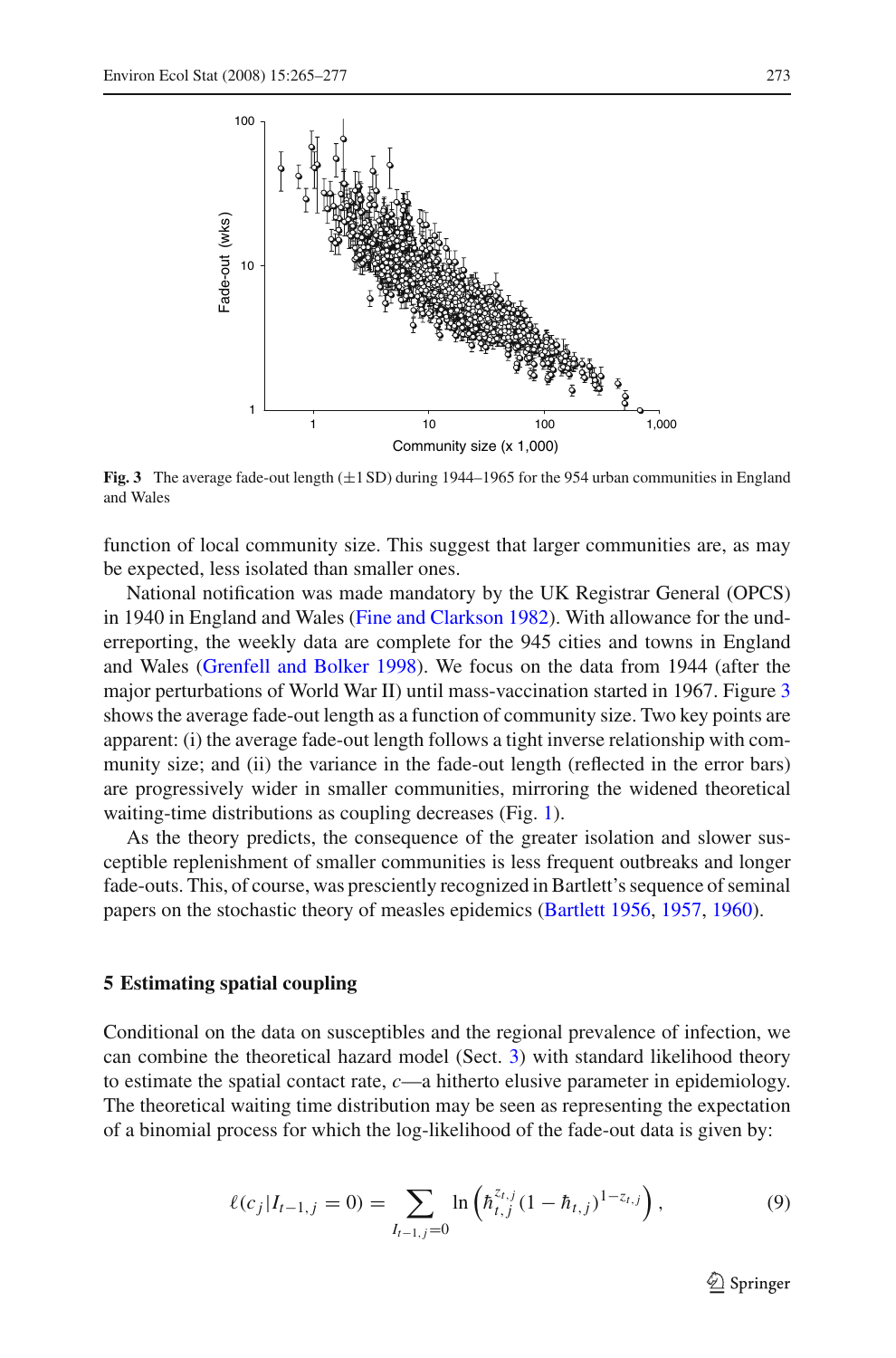where  $z_{t,i}$  is one if  $I_{t,i} > 0$  and zero otherwise, and  $\hbar_{t,i}$  is given by Eq. [7.](#page-5-0) The associated score function,  $U = \partial \ell / \partial c$ , and Fisher information,  $i = -\partial^2 \ell / \partial c^2$ , are:

<span id="page-9-0"></span>
$$
U(cj) = \sum_{I_{t-1,j}=0} \frac{x \overline{y} \left( S \beta + e^{c \overline{x} \overline{y}} (z - S \beta + S z \beta) \right)}{\left( e^{c \overline{x} \overline{y}} - 1 \right) \left( e^{c \overline{x} \overline{y}} + S \beta \right)},\tag{10}
$$

and

<span id="page-9-1"></span>
$$
i(cj) = \sum_{I_{t-1,j}=0} \frac{e^{cx\overline{y}}x^2\overline{y}^2\left(2e^{cx\overline{y}}S\beta + S\beta\left(z + Sz\beta - 1\right) + e^{2cx\overline{y}}\left(z - S\beta + Sz\beta\right)\right)}{\left(e^{cx\overline{y}}-1\right)^2\left(e^{cx\overline{y}}+S\beta\right)^2},\tag{11}
$$

respectively, where all symbols are as defined in Eq. [7.](#page-5-0) Note that subscripts are sup-pressed in Eqs. [10](#page-9-0) and [11.](#page-9-1) We use Newton–Raphson to solve for  $U(c) = 0$  and find the maximum likelihood estimate of *c*. Following elementary likelihood theory [\(McCullagh and Nelder 1989](#page-12-9)), we calculate its asymptotic standard error as  $se(\hat{c}_i) = i^{-1}(\hat{c}_i).$ 

The estimates of spatial coupling reveal a tight relationship with community size  $(Fig. 4a; log(c) = 0.69 + 0.98 log(size), p < 0.01, R<sup>2</sup>_{adj} = 0.83)$  $(Fig. 4a; log(c) = 0.69 + 0.98 log(size), p < 0.01, R<sup>2</sup>_{adj} = 0.83)$  $(Fig. 4a; log(c) = 0.69 + 0.98 log(size), p < 0.01, R<sup>2</sup>_{adj} = 0.83)$ . Note that the confidence limits blow up for the largest communities, because these experience so few and short fade-outs that the statistical power becomes very low. The scaling of *c* is likely to be because of the many more susceptibles that can potentially get in contact with regional infecteds in large communities; On a per susceptible basis there appears to be no relationship between coupling and community size (Pearson correlation  $= 0.04$ ,  $p = 0.21$ .

The residuals around the log-linear relation (Fig. [4b](#page-10-0)) reveals some geographically conspicuous features. The communities in Cornwall and southwestern Wales are consistently more isolated than expected from their population sizes alone. In contrast, the communities around London and in the industrial northwest are much less isolated than expected from their sizes. Interestingly, the latter two centra have previously been shown to be the foci from which waves of infection emanates [\(Grenfell et al. 2001](#page-11-16)). Hence, our statistical analysis should allow the construction of relative and absolute risk maps for disease spread.

### **6 Discussion**

The spatial dimension is increasingly recognized as crucial to the dynamics and persistence of acutely infectious pathogens. This is because the epidemic outbreaks that result from rapid contagion are usually followed by deep troughs in prevalence during which extinction of the disease-causing agent is certain in all but the largest of host communities. Recently, significant insights into the dynamics of such pathogens have been garnered through application of the principles of metapopulation ecology, which explicitly considers how regional prevalence depends on rates of local extinction and reinvasion [\(Keeling et al. 2004](#page-12-0)). Childhood diseases, such as measles, represent the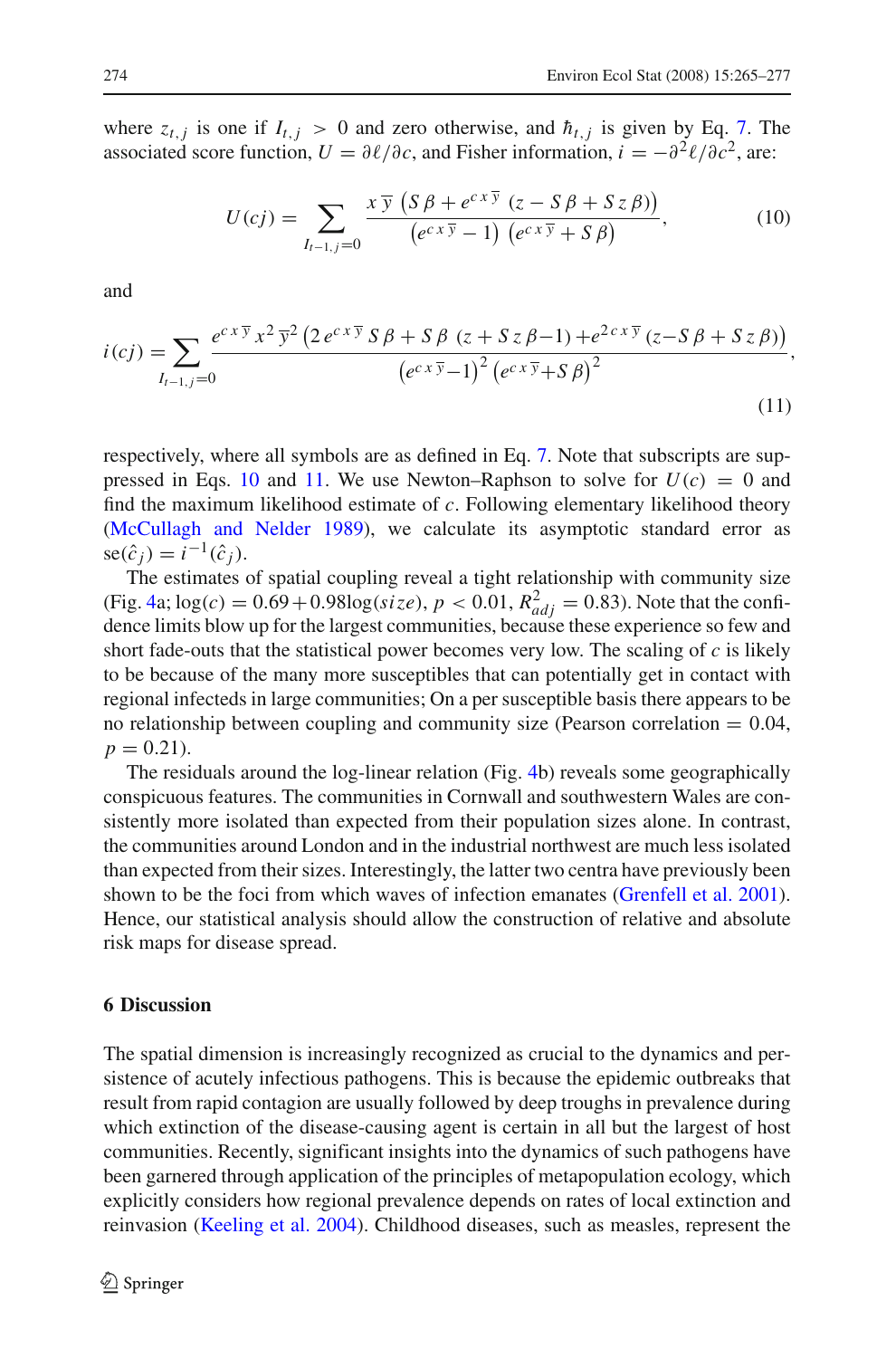

<span id="page-10-0"></span>**Fig. 4** (**a**) The estimated strength of spatial coupling (with 95% confidence intervals) for the 954 urban communities in England and Wales. (**b**) The residuals from the regression  $log(c) = 0.69 + 0.98log(size)$ plotted at their geographic coordinates. Positive values are shaded with grey, negative values are open

archetype, here, because the complete protection awarded to recovered individuals leads to particularly deep troughs [\(Grenfell and Bjornstad 2005\)](#page-11-17). In this paper we detail how stochastic process theory provides additional insights and allows for estimation of spatial epidemiological parameters.

The basic notions we present are not new; Almost 50 years ago, [Bartlett](#page-11-3) [\(1956,](#page-11-3) [1957,](#page-11-4) [1960](#page-11-5)) identified the critical community size for measles persistence and proposed that the fade-outs represent realizations of epidemiological waiting time processes. Our refined insights results from our spatio-temporally exhaustive data set [\(Grenfell et al. 2001\)](#page-11-16), the recent advances in susceptible reconstruction, and more detailed descriptions of the seasonality and scaling of transmission [\(Bjørnstad et al.](#page-11-7) [2002;](#page-11-7) [Grenfell et al. 2002\)](#page-11-11). In combination, the theory, data and statistics lay bare how—perhaps as may be expected—big host communities are more strongly coupled to the metapopulation at large. Beyond this, the communities around central conurbations appear to be of disproportionate importance in the spatial transmission. Not coincidentally, the most conspicuous areas of above-average coupling corresponds to the two previously identified regions from which waves of infection emanates [\(Grenfell et al. 2001](#page-11-16)). Together, the isolation of smaller communities and the deficit of susceptibles at the beginning of each fade-out explain the conspicuous deviation from exponential waiting times in the fade-out distributions, and the inverse (log-)relationship between average fade-out lengths and community size.

In this study, we have developed a theory of epidemic risk from the point of view of local recipient communities embedded in a regional metapopulation for which we assume we do not need to consider explicit spatial locations. Ultimately, we will want to explicitly infer the transportation network among all communities. An unconstrained network would require estimation of the strength of coupling for each of the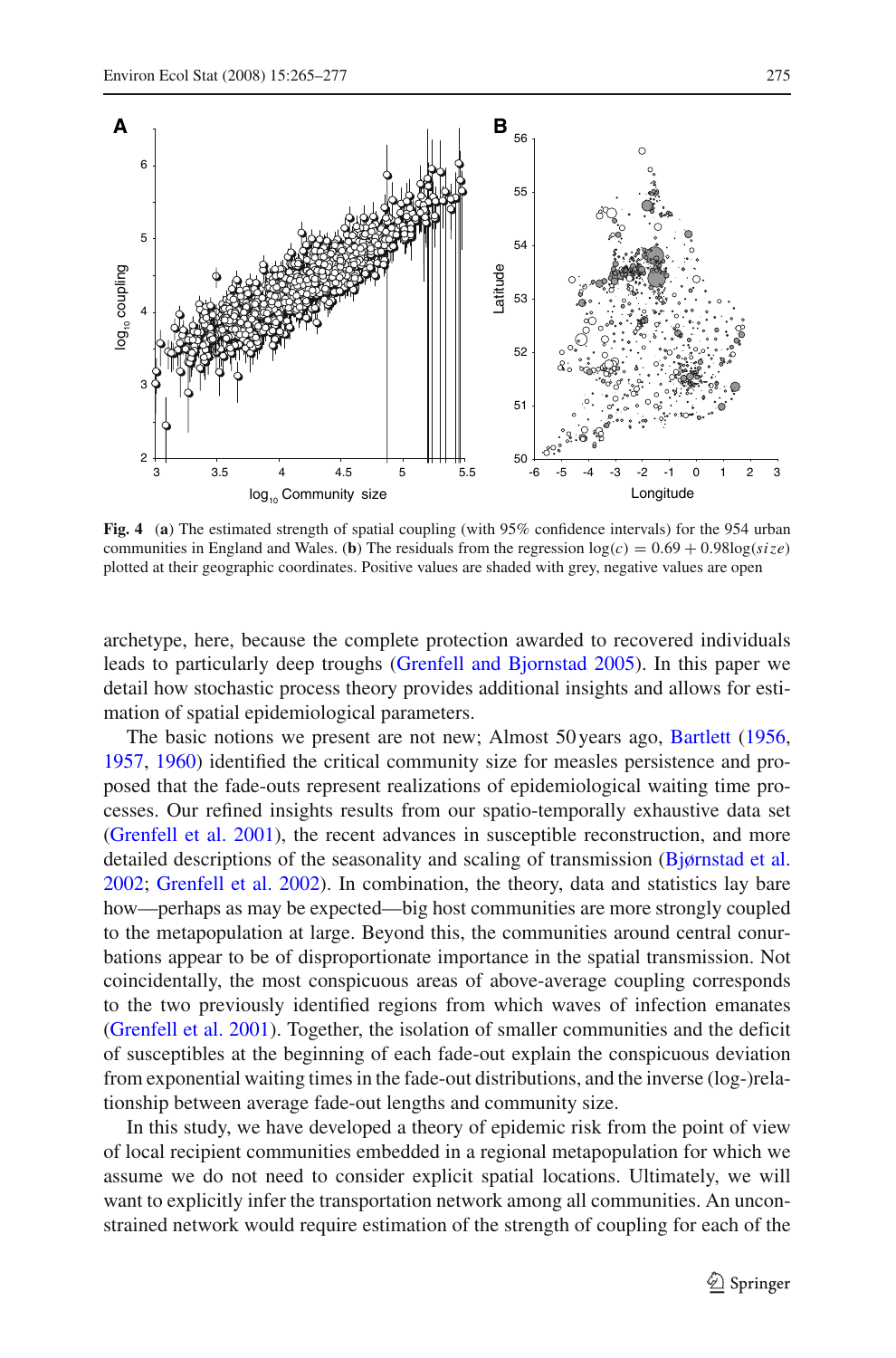*p*(*p*−1)/2 pair-wise links between *p* local communities. This, of course, is not feasible for the 954 communities in England and Wales given that we cannot observe spatial transmission directly, but only its consequences when new outbreaks are sparked. Insights into the spatial network of spread can be garnered from detailed sociological [\(Eubank et al. 2004\)](#page-11-18) and transportation data [\(Guimera and Amaral 2004](#page-11-19)). However, we believe that statistical fitting of simple models—here for the coupling between urban centers—may provide additional insights. For instance, gravity models from transportation theory [\(Erlander and Stewart 1990;](#page-11-20) [Cliff et al. 1993;](#page-11-6) [Xia et al. 2004\)](#page-12-2) may provide a fruitful area for future research.

**Acknowledgements** This work was supported by grants from the Fogarty International Center of the NIH (ONB and BTG) and the Wellcome Trust (BTG).

# **References**

- <span id="page-11-2"></span>Anderson RM, May RM (1991) Infectious diseases of humans: dynamics and control. Oxford University Press, Oxford
- <span id="page-11-3"></span>Bartlett MS (1956) Deterministic and stochastic models for recurrent epidemics. In: Neyman J (ed) Proceeding of the third Berkeley symposium on mathematical statistics and probability. University of California Press, Berkeley, pp 81–109
- <span id="page-11-5"></span><span id="page-11-4"></span>Bartlett MS (1957) Measles periodicity and community size. J R Stat Soc A 120:48–70
- Bartlett MS (1960) The critical community size for measles in the U.S. J R Stat Soc A 123:37–44
- <span id="page-11-7"></span>Bjørnstad O, Finkenstädt B, Grenfell BT (2002) Endemic and epidemic dynamics of measles. I. Estimating transmission rates and their scaling using a time series SIR model. Ecol Monogr 72:185–202
- <span id="page-11-10"></span>Clark JS, Bjørnstad ON (2004) Population inference from messy data: errors, missing and hidden states, and lagged responses. Ecology 85:3140–3150
- <span id="page-11-6"></span>Cliff AD, Haggett P, Smallman-Raynor M (1993) Measles: an historical geography of a major human viral disease from global expansion to local retreat 1840–1990. Blackwell, Oxford
- <span id="page-11-20"></span>Erlander S, Stewart N (1990) The gravity model in transportation analysis – theory and extensions. Topics in Transportation. VSP, Utrecht
- <span id="page-11-18"></span>Eubank S, Guclu H, Kumar VSA, Marathe MV, Srinivasan A, Toroczkai Z, Wang N (2004) Modelling disease outbreaks in realistic urban social networks. Nature 429:180–184
- <span id="page-11-1"></span>Fine PEM, Clarkson JA (1982) Measles in England and Wales. I. An analysis of factors underlying seasonal patterns. Int J Epidemiol 11:5–15
- <span id="page-11-8"></span>Finkenstädt B, Grenfell B (2000) Time series modelling of childhood diseases: a dynamical systems approach. Appl Stat 49:187–205
- <span id="page-11-9"></span>Finkenstädt B, Bjørnstad ON, Grenfell BT (2002) A stochastic model for extinction and recurrence of epidemics: estimation and inference for measles outbreaks. Biostatistics 3:493–510
- <span id="page-11-12"></span>Glass K, Xia Y, Grenfell BT (2003) Interpreting time-series analyses for continuous-time biological models: measles as a case study. J Theor Biol 223:19–25
- <span id="page-11-17"></span>Grenfell B, Bjørnstad O (2005) Sexually transmitted diseases: epidemic cycling and immunity. Nature 433:366–367
- <span id="page-11-15"></span>Grenfell BT, Bolker BM (1998) Cities and villages: infection hierarchies in a measles metapopulation. Ecol Lett 1:63–70
- <span id="page-11-13"></span>Grenfell B, Harwood J (1997) (Meta)population dynamics of infectious diseases. Trends Ecol Evol 12:395– 399
- <span id="page-11-16"></span>Grenfell BT, Bjørnstad ON, Kappey J (2001) Travelling waves and spatial hierarchies in measles epidemics. Nature 414:716–723
- <span id="page-11-11"></span>Grenfell BT, Bjørnstad ON, Finkenstädt B (2002) Endemic and epidemic dynamics of measles. II. Scaling noise, determinism and predictability with the time series SIR model. Ecol Monogr 72:185–202
- <span id="page-11-19"></span>Guimera R, Amaral LAN (2004) Modeling the world-wide airport network. Eur Phys J B 38:381–385
- <span id="page-11-0"></span>Hanski I, Gaggiotti O (eds) (2004) Ecology, genetics, and evolution of metapopulations. Elsevier, Amsterdam
- <span id="page-11-14"></span>Hastie TJ, Tibshirani RJ (1990) Generalized additive models. Chapman and Hall, London